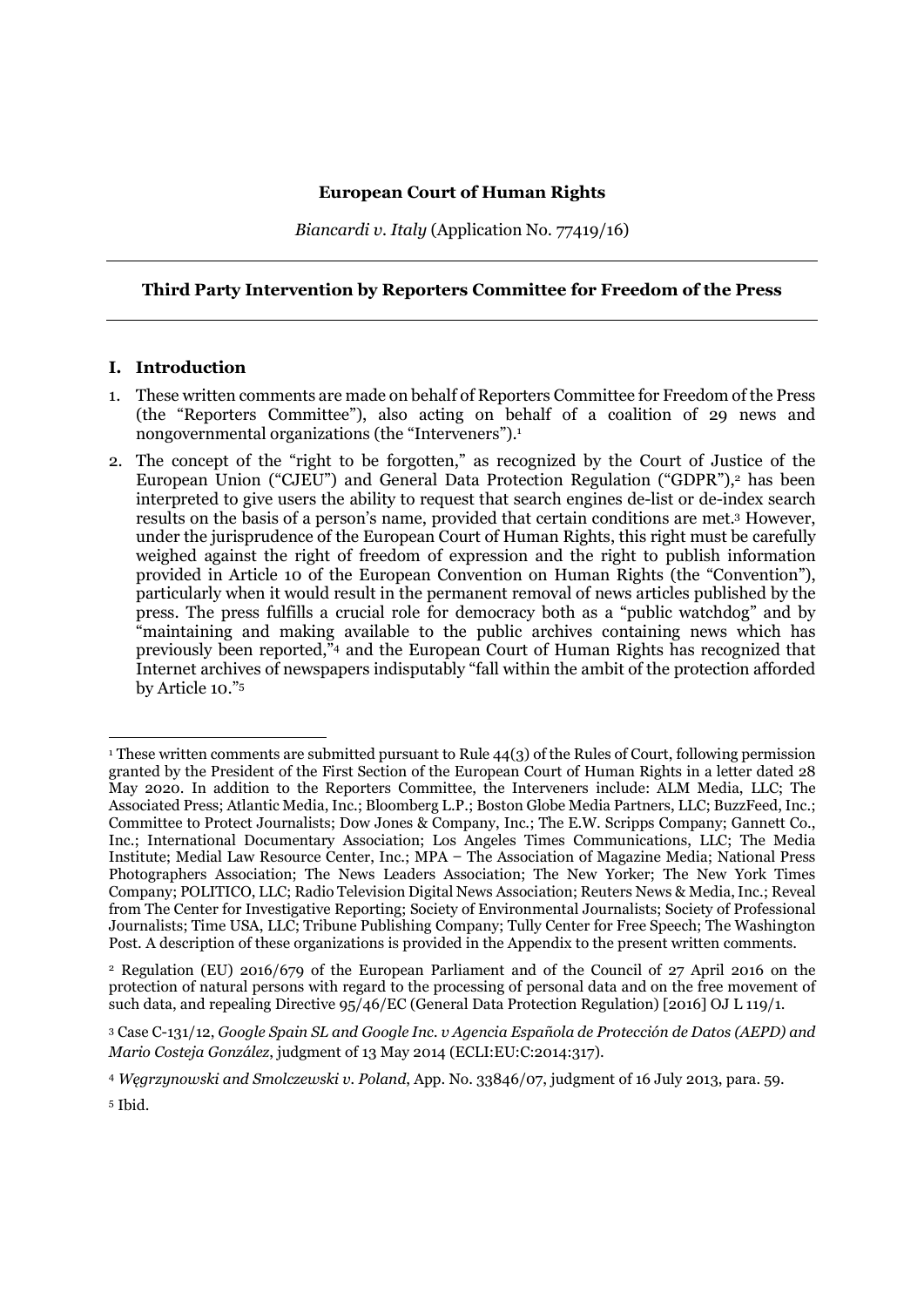- 3. This intervention addresses the balance that must be struck between the right to freedom of expression guaranteed by Article 10 and the right to be forgotten, particularly when the latter right is applied against the primary publisher of the information as opposed to an Internet search engine. These written comments seek to assist the Court by demonstrating how the right to be forgotten is regulated and applied in a number of jurisdictions, and the weight that has been accorded to the freedom of expression and the right to publish and receive journalistic content online. This analysis shows that a broad application of the right to be forgotten—that is, one that would force newspapers to regularly and frequently delete articles from their digital archives—would encroach on the core of the right to freedom of expression guaranteed by Article 10.
- 4. Because of the broad societal importance of protecting free expression, we submit that the balance between Article 10 and the personal privacy rights sought to be protected by the right to be forgotten under Article 8 should generally be resolved in favor of freedom of expression. This is a straightforward application of the principles of this Court's decision in M.L. and W.W. v. Germany, and recognizes that mandated changes to the historical record by deleting actual news stories is fundamentally different from de-listing data from a search engine.<sup>6</sup>

#### II. The Origins and Development of the Right to Be Forgotten, and Its Relationship with the Rights of the Press

- 5. The right to be forgotten finds its origin in Europe as an elaboration of the right to erasure contained in Article 12(b) of Directive 95/46/EC (repealed).<sup>7</sup> Since its inception, the right to be forgotten has not been seen as an absolute right, but rather as a right that may be outweighed by other rights, most notably by the right to freedom of expression. Consequently, Article 9 of the Directive allowed national derogations to the right included in Article 12(b) "for the processing of personal data carried out solely for journalistic purposes" in order to "reconcile the right of privacy with the rules governing freedom of expression."
- 6. The adoption of the GDPR has left this demand for a balancing of rights substantially unaltered. Under the GDPR, the right to be forgotten enshrined in Article 17 of the Regulation does not apply "to the extent that processing is necessary […] for exercising the right of freedom of expression and information,"8 and normally also when the processing is necessary "for archiving purposes in the public interest, scientific or historical research purposes or statistical purposes."<sup>9</sup>
- 7. Thus, the GDPR's right to be forgotten may apply differently, or may not apply at all, depending on the context in which it is exercised. In this regard, an important distinction

<sup>9</sup> Art. 17(3)(d) GDPR.

 $^{6}$  *M.L. and W.W. v. Germany, App. Nos.* 60798/10 and 65599/10, judgment of 28 June 2018.

<sup>7</sup> Directive 95/46/EC on the protection of individuals with regard to the processing of personal data and on the free movement of such data [1995] OJ L 281/31. On the history of the right to be forgotten, see Jef Ausloos, The Right to Erasure in EU Data Protection Law: From Individual Right to Effective Protection (OUP 2020), pp. 92-103.

<sup>8</sup> Art. 17(3)(a) GDPR. It is worth noting that Convention 108 of the Council of Europe (both in its original and modernized version) provides for a similar balancing of rights. See Convention for the Protection of Individuals with regard to Automatic Processing of Personal Data (ETS No 108), Arts. 8(c) and 9(2)(b); Modernised Convention for the Protection of Individuals with Regard to the Processing of Personal Data  $(CM/Inf(2018)15$ -final), Arts. 9(1)(e) and 11(1)(b).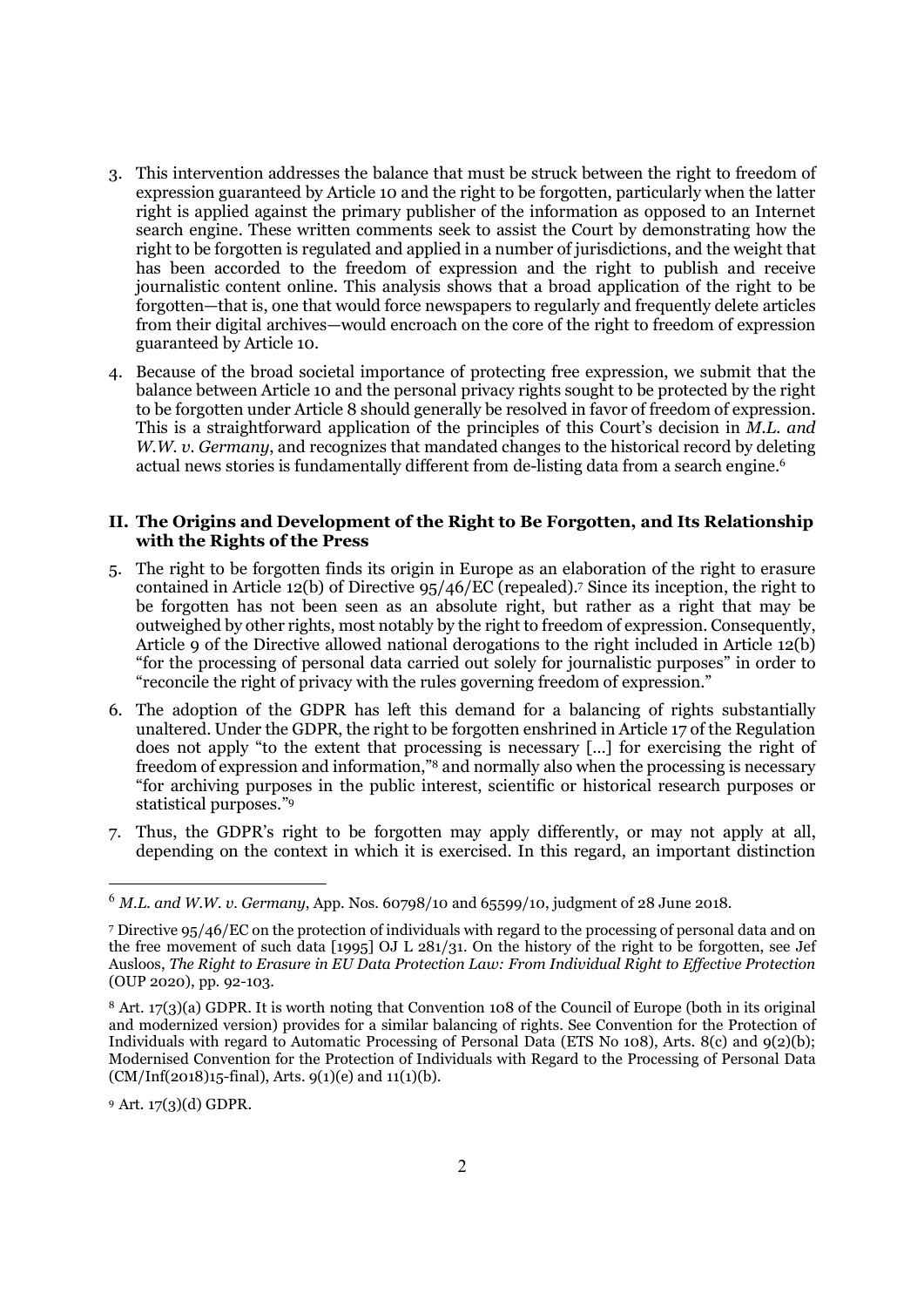should be made between the exercise of this right towards search engines and news publishers, as news publishers are more likely to fall within the terms of the above-mentioned exceptions than search engines. As noted by the European Data Protection Board's guidelines on the right to be forgotten under the GDPR, "the processing of personal data carried out in the context of the activity of the search engine provider must be distinguished from processing that is carried out by the publishers of the third-party websites such as media outlets that provide online newspaper content."<sup>10</sup>

#### III. This Court Has Previously Held that the Rights of the Press May Outweigh the Right to Privacy with Regards to the Removal of News Publications Online

- 8. This Court has consistently held that the right to privacy is to be carefully balanced against the right to freedom of expression,<sup>11</sup> and has stressed "the essential role played by the press in a democratic society, including through its websites and the establishment of digital archives, which contribute significantly to enhancing the public's access to information and its dissemination."12 According to the Court, "the most careful of scrutiny under Article 10 is required where measures or sanctions imposed on the press are capable of discouraging the participation of the press in debates on matters of legitimate public concern."13 The Court has identified several criteria for the balancing of these competing rights: "the contribution to a debate of public interest; the degree to which the person affected is well-known; the subject of the news report; the prior conduct of the person concerned; the method of obtaining the information and its veracity; and the content, form and consequences of the publication."<sup>14</sup>
- 9. To date, the Court has had limited opportunities to apply the above criteria in cases related to the right to be forgotten. The most relevant example is  $M.L.$  and  $W.W.$  v. Germany, where the Court found that the public's right to be informed outweighed the privacy interests of two individuals who sought to have online media reports about their past criminal convictions anonymized.15 Based on the contribution by the articles to a debate of general interest, the notoriety of the persons concerned, the prior conduct of the applicants with respect to the media, and the content, form and impact of the publication, the Court held that the German authorities' refusal to order the removal of documentation concerning the applicants' criminal convictions from several online newspapers was consistent with the Convention.<sup>16</sup>
- 10. In reaching this conclusion, the Court addressed the balance that must be struck between the applicants' interest in private life under Article 8 of the Convention and the freedom of expression exercised by the media under Article 10, including both the media's right of

<sup>10</sup> European Data Protection Board, Guidelines 5/2019 on the Criteria of the Right to be Forgotten in the Search Engine Cases Under the GDPR (part 1), Version 2.0 (Adopted on 7 July 2020), p. 5.

<sup>11</sup> Węgrzynowski and Smolczewski v. Poland (n 4), para. 56.

<sup>&</sup>lt;sup>12</sup> M.L. and W.W. v. Germany (n 6), para. 102; see also Times Newspapers Ltd. v. the United Kingdom (Nos. 1 and 2), App. Nos. 3002/03 and 23676/03, judgment of 10 March 2009, paras. 27, 45; The Sunday Times v. the United Kingdom (No. 1), App. No. 6538/74, judgment of 26 April 1979, para. 65.

<sup>13</sup> Ibid.

<sup>14</sup> Fuchsmann v. Germany, App. No. 71233/13, judgment of 19 October 2017, para. 34.

 $15$  M.L. and W.W. v. Germany (n 6).

<sup>16</sup> Ibid., paras. 97-116.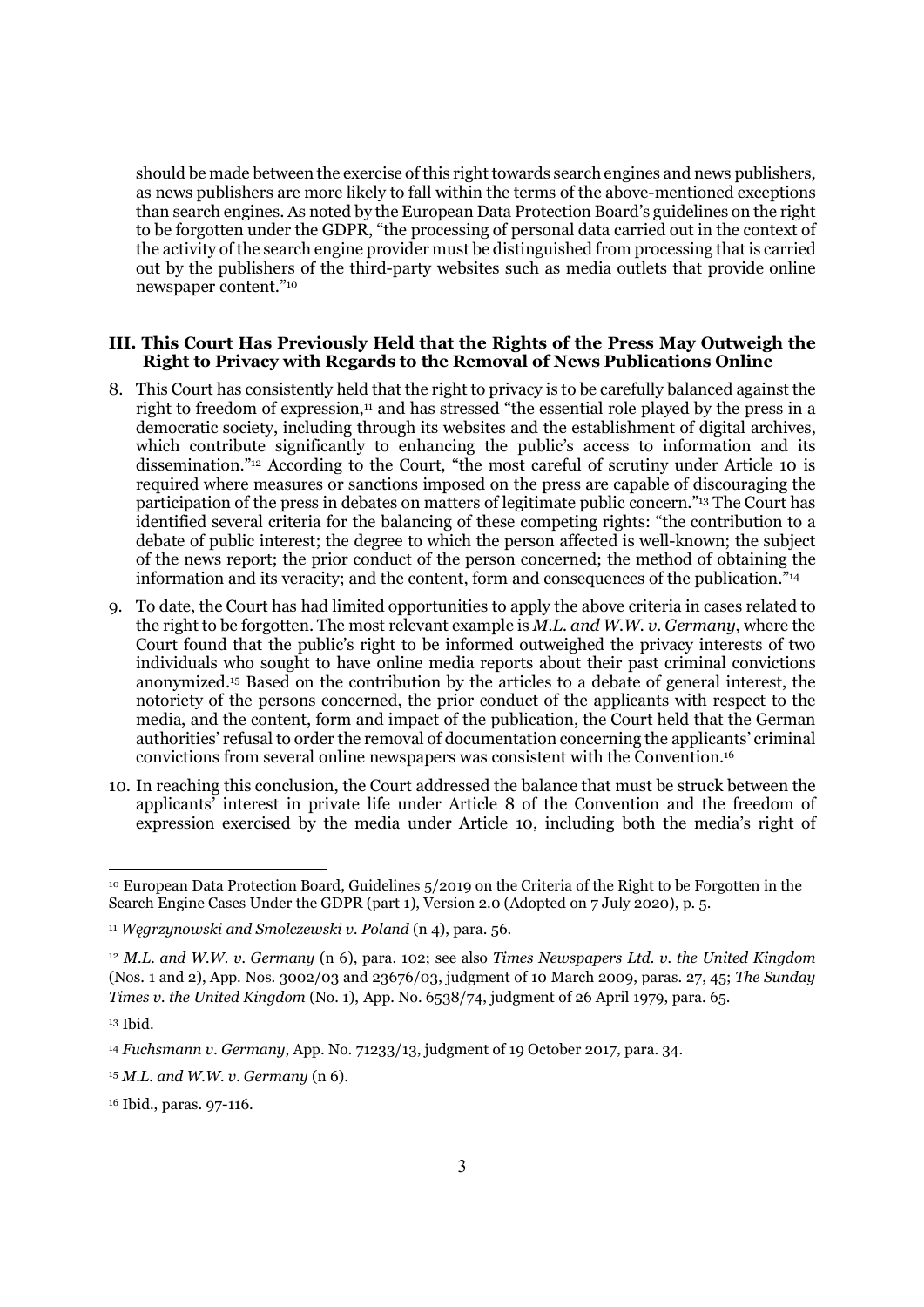imparting information and ideas and the right of the public to receive them.17 In this regard, the Court distinguished between a search engine and the original publisher of the information, and specifically highlighted the value of Internet news archives for the preservation and accessibility of news and information for the public.<sup>18</sup>

11. The Court acknowledged that whether a deletion request should be granted depends on whether the request "concerns the original publisher of the information, whose activity is generally at the heart of what freedom of expression is intended to protect, or a search engine whose main interest is not in publishing the initial information about the person concerned, but in particular in facilitating identification of any available information on that person and establishing a profile of him or her."19 The Court noted that unlike an online news archive, search engines have an amplifying effect on the degree of dissemination of information and do not involve the direct publication of news information by the press.20 In light of the amplification by search engines and the different natures of the publications, the balancing of interests would normally shift towards the protection of the freedom of expression and the preservation of online news publications when a request is brought against the original publisher—whose activity is core to freedom of expression—as opposed to a search engine.<sup>21</sup>

#### IV. The CJEU Has Similarly Distinguished Between Search Engine Operators and Original Publishers of Content

- 12. The CJEU recognized the right to be forgotten in Google Spain, which concerned a request to de-list specific links from Google's search results.22 In granting the right, the CJEU held that "a fair balance should be sought in particular between [the legitimate interest of internet users potentially interested in having access to information made available online] and the data subject's fundamental rights [to privacy and data protection]."23 Although in the Court's view, the latter rights override as a "general rule" the interest of Internet users in accessing information,<sup>24</sup> the Court noted that the balance between the two fundamental interests must be weighed in each specific case based on the nature of the information, its sensitivity, and the interest of Internet users in accessing the information, which may vary depending on the role played by the data subject in public life.<sup>25</sup>
- 13. The Court's jurisprudence consistently distinguishes between search engine operators and publishers of content. For instance, the Google Spain decision differentiated between these entities on the grounds that the initial publication is often carried out "solely for journalistic purposes" and thus may be subject to national derogations, which may prohibit the right from

<sup>20</sup> Ibid.

-

<sup>21</sup> Ibid.

<sup>24</sup> It should be stressed, though, that the Court noted this in relation to information made available through a search engine, and not to information made available by the original publisher on its website.

25 Case C-131/12, Google Spain (n 3), para 81.

<sup>17</sup> Ibid., paras. 89-90.

<sup>18</sup> Ibid., para. 90.

<sup>19</sup> Ibid., para. 97.

 $22$  Case C-131/12, Google Spain (n 3).

<sup>23</sup> Ibid., para. 81.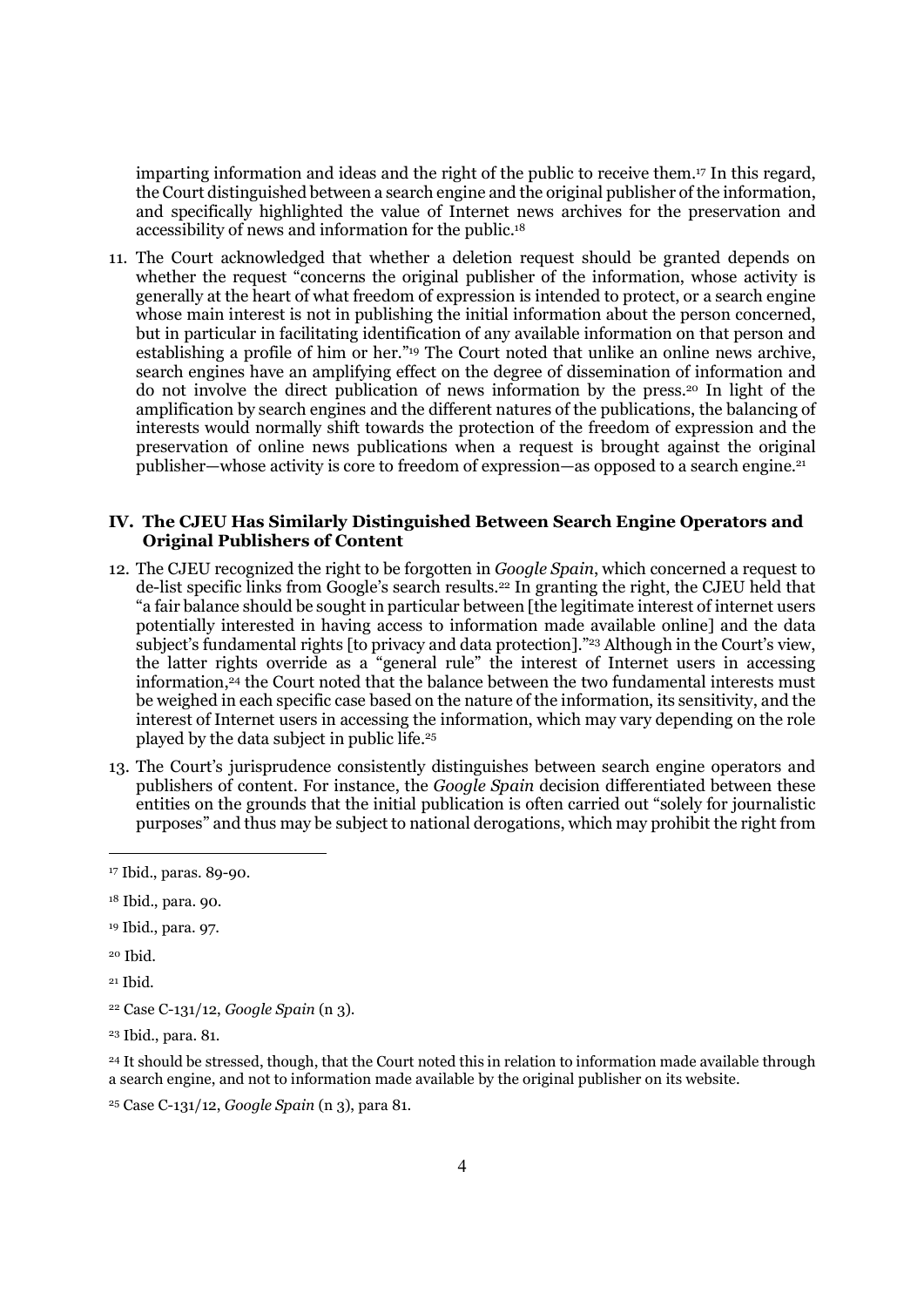being exercised against the publisher.26 Even assuming the legal basis for publishing personal data on a website coincides with that for the activity of search engines, "the outcome of the weighing of the interests at issue […] may differ according to whether the processing carried out by the operator of a search engine or that carried out by the publisher of the web page is at issue, given that, first, the legitimate interests justifying the processing may be different, and second, the consequences of the processing for the data subject, and in particular for his private life, are not necessarily the same."<sup>27</sup> In this regard, it is important to note that *Google* Spain concerned a general interest search engine that made access to information "appreciably easier for any internet user making a search in respect of the person concerned."<sup>28</sup>

- 14. Following the adoption of the GDPR, the Court confirmed the same distinctions in GC and Others.<sup>29</sup> In GC and Others, the Court noted that Article  $17(3)(a)$  of the GDPR is "an expression of the fact that the right to protection of personal data is not an absolute right but [...] must be considered in relation to its function in society and be balanced against other fundamental rights, in accordance with the principle of proportionality."30 Indeed, the Article "expressly" requires a balancing between the right to privacy and the right to freedom of information.31 Under the Court's analysis, this balancing entails that a de-listing request should always be rejected when "strictly necessary" for protecting the freedom of information of Internet users.<sup>32</sup>
- 15. The Court has also limited the right to be forgotten in several other cases. In Google v. CNIL, the Court held that EU law does not require search engines to carry out de-referencing on all versions of the search engine around the world.33 Moreover, in Manni, the Court considered that there is no right to be forgotten in respect of personal data in companies' registers.<sup>34</sup>
- 16. It should be noted that the CJEU is expected to rule again on the scope and the limits of Article 17(3)(a) GDPR, pursuant to a reference for a preliminary ruling by the German Federal Court of Justice (Bundesgerichtshof).<sup>35</sup>

-

<sup>34</sup> Case C‑398/15, Camera di Commercio, Industria, Artigianato e Agricoltura di Lecce v Salvatore Manni, judgment of 9 March 2017 (ECLI:EU:C:2017:197), paras. 56 et seq.

35 Case C-460/20, TU, RE v Google LLC (pending).

<sup>26</sup> Ibid., para. 85.

<sup>27</sup> Ibid., para. 86.

<sup>28</sup> Ibid., para. 87.

<sup>29</sup> Case C-136/17, GC and Others v Commission nationale de l'informatique et des libertés (CNIL), judgment of 24 September 2019 (ECLI:EU:C:2019:773), paras. 35-37.

<sup>30</sup> Ibid., para. 57.

<sup>31</sup> Ibid., para. 59.

<sup>32</sup> Ibid., paras. 56 et seq.

<sup>33</sup> Case C-507/17, Google LLC, successor in law to Google Inc. v Commission nationale de l'informatique et des libertés (CNIL), judgment of 24 September 2019 (ECLI:EU:C:2019:772), para. 65.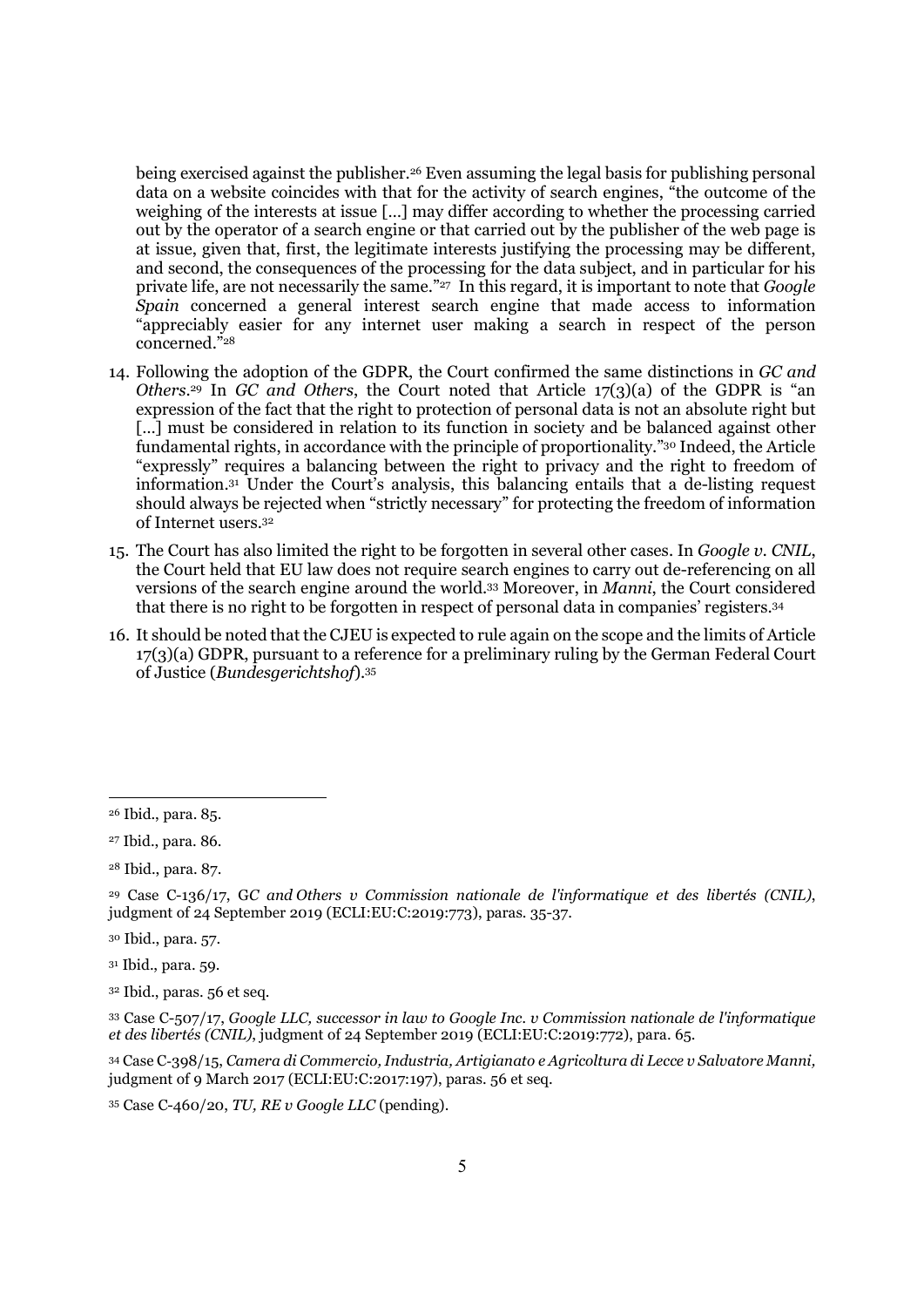#### V. The Scope of the Right to Be Forgotten Varies Across the EU

- 17. Article 85 of the GDPR allows EU Member States to introduce specific derogations to the right to be forgotten in order to reconcile this right with the right to freedom of expression and information.36 While not all EU Member States have made use of this possibility,37 many Member States have introduced derogations from the right to be forgotten for data processing for journalistic purposes or the exercise of the right to freedom of expression, including Denmark,38 Ireland,39 and the Netherlands.<sup>40</sup>
- 18. European high courts have also interpreted the scope and the limits of the right to be forgotten more narrowly with respect to online publishers. For instance, the French Supreme Court (Cour de Cassation) has found that requiring a newspaper to remove content from its online archive or de-index links from its internal search engine exceeds the restrictions that may be imposed on the freedom of the press.<sup>41</sup>
- 19. Italian courts have fluctuated in their conclusions. While in some cases, the Italian Supreme Court (Corte di Cassazione) has ruled in favor of the prevalence of the right to be forgotten, including in the case that gave rise to the present one, in other, more recent, cases, the Court found that an online newspaper could legitimately keep a news article in its online archive for several years after the original publication, provided that the article was de-indexed from other websites and was only accessible through the digital archive of the newspaper.<sup>42</sup> According to the Court, this would strike the right balance between the right of the public to be informed and the right to reputation of the individual mentioned in the news article.<sup>43</sup>

<sup>38</sup> Denmark's Act No. 502 of 23 May 2018, s. 3(8) (stating that the GDPR's data subject rights, including the right to be forgotten, shall not apply to the processing of data that takes place exclusively for journalistic purposes).

<sup>39</sup> Data Protection Act 2018, Act No. 7/2018, § 43 (permitting derogation from the right to be forgotten when compliance with it would be incompatible with "the purpose of exercising the right to freedom of expression and information, including processing for journalistic purposes or for the purposes of academic, artistic or literary expression" and also noting that "[i]n order to take account of the importance of the right to freedom of expression and information in a democratic society that right shall be interpreted in a broad manner").

<sup>-</sup><sup>36</sup>As mentioned above, similar derogations were also allowed under Article 9 of Directive 95/46/EC.

<sup>37</sup> See, e.g., Spain's Organic Law 3/2018 on Protection of Personal Data and Guarantee of Digital Rights of 5 December 2018, Art. 15 (stating that the right to be forgotten shall be exercised in accordance with Article 17 GDPR); Spain's Organic Law, however, recognizes a specific right to have incorrect news rectified (but not deleted) by online media outlets (see Art. 85 of the Organic Law). See also France's Act No. 78-17 of 6 January 1978 on Information Technology, Data Files and Civil Liberties (as amended), Art. 51 (stating that the right to be forgotten shall be exercised under the conditions provided for in Article 17 GDPR); the right to be forgotten does not feature among the derogations that France's Act sets forth for data processing carried out for journalistic purposes (see Art. 80 of the Act).

<sup>40</sup> Law of 16 May 2018, containing rules for the implementation of Regulation (EU) 2016/679 of the European Parliament and of the Council of 27 April 2016 on the protection of natural persons with regard to the processing of personal data and on the free movement of such data, and repealing Directive 95/46/EC (General Data Protection Regulation), Art.  $43(2)(b)$  (codifying a derogation from the right to be forgotten for processing for journalistic purposes or academic, artistic, or literary expression).

<sup>41</sup> Court de Cassation, judgment of 12 May 2016 (Case No. 15-17729).

<sup>42</sup> Italian Supreme Court, judgment No 7559 of 27 March 2020.

<sup>43</sup> Ibid.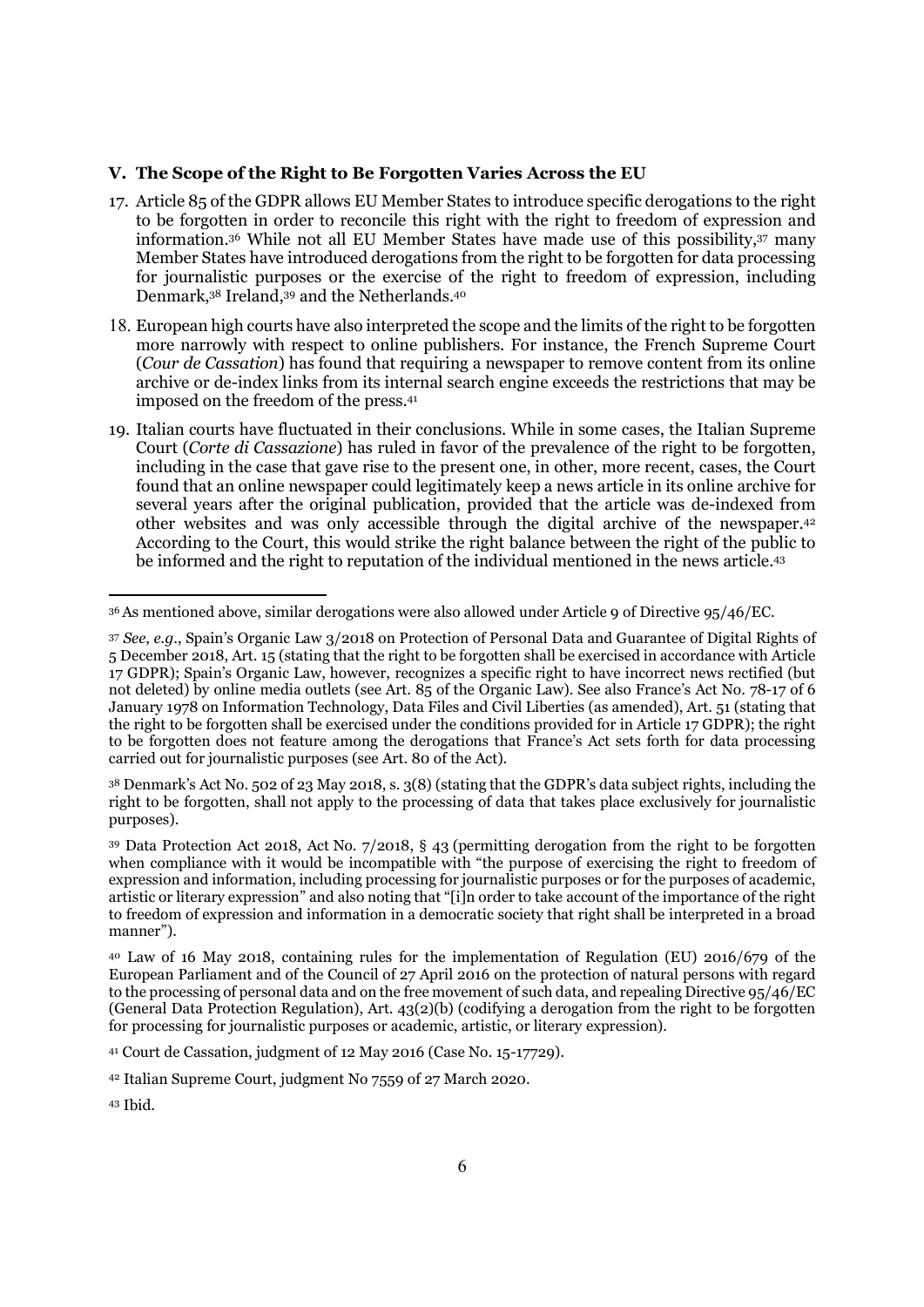#### VI. The Scope of the Right to Be Forgotten Also Varies Globally and is Not Universally Recognized

- 20. The Google Spain decision and the adoption of the GDPR prompted the growth of the right to be forgotten outside of Europe, with countries often using EU law as a model. For example, a number of countries in Latin America now recognize the right to be forgotten in some form, including Chile,44 Colombia,45 Mexico,46 and Brazil.47 While there is no unified approach to the right in question, even countries that have recognized the right to be forgotten have found that this right may be outweighed by the freedom of expression and the rights of the press.<sup>48</sup> Chile's Supreme Court of Justice, for example, has ruled against a request to remove a report concerning a physician's malpractice from the website of a media organization, in light of the public significance of the facts described in the report.<sup>49</sup>
- 21. Most non-EU jurisdictions do not recognize a right to be forgotten.50 This is mainly because, as the CJEU has noted, "the balance between the right to privacy and the protection of personal data, on the one hand, and the freedom of information of internet users, on the other, is likely to vary significantly around the world."<sup>51</sup>
- 22. The United States is one example of a country where the balance tilts toward the freedom of expression. As U.S. Supreme Court Justice Louis D. Brandeis wrote, "[The Founders] believed that freedom to think as you will and to speak as you think are means indispensable to the discovery and spread of political truth."52 Writing for the Supreme Court, Justice Brandeis,

<sup>44</sup> Chile's Supreme Court of Justice, Decision No. 22243-2015, 21 January 2016 (ruling that the passage of time may lead the right to be forgotten to override the right to freedom of the press).

<sup>45</sup> Colombia's Constitutional Court, Gloria v. Casa Editorial El Tiempo, T-277/15, 12 May 2015 (requiring a newspaper to ensure that an article did not appear in listed results).

<sup>46</sup>Mexican Federal Institute of Access to Information and Protection of Data (FIAIPD), Case PPD.0094/14, 26 July 2015 (citing the CJEU's Google Spain judgment, and ordering Google Mexico to de-list several news articles regarding the alleged involvement of the applicant in corruption practices).

<sup>47</sup> See Mario Viola de Azevedo Cunha and Gabriel Itagiba, "Between privacy, freedom of information and freedom of expression: Is there a right to be forgotten in Brazil?" (2016) 32 Computer Law and Security Review 634-641. See further Law No. 13,790 of 14 August 2018 (Lei General de Proteção de Dados (LGPD)) (amending Law No. 12,965 of 23 April 23 2014 (Brazilian Internet Law)), Art. 18.

<sup>48</sup> See Geert Van Calster, Alejandro Gonzalez Arreaza and Elsemiek Apers, "Not just one, but many 'Rights to be Forgotten'" (2018) 7(2) Internet Policy Review (DOI: 10.14763/2018.2.794).

<sup>49</sup> Chile's Supreme Court of Justice, Decision No. 36739-2017, 6 November 2017. See further Ángela Moreno Bobadilla and Fernando Gutiérrez Atala, "Implementation of the Right to be Forgotten in Chile: The Right to One's Image as an Essential Part of All People" (2018) 8 Journal of Information Policy 346-361.

<sup>50</sup> For example, Japanese courts have made clear that a right to be forgotten does not exist under Japanese law: see Tokyo High Court, Decision of 12 July 2016 (H28 (ra) 192); Supreme Court of Japan, Decision of 31 January 2017 (Minshu 71 No 1).

<sup>51</sup> Case C-507/17, Google v. CNIL (n 33), para. 60.

<sup>52</sup> Whitney v. California, 274 U.S. 357, 375 (1927) (Brandeis, concurring).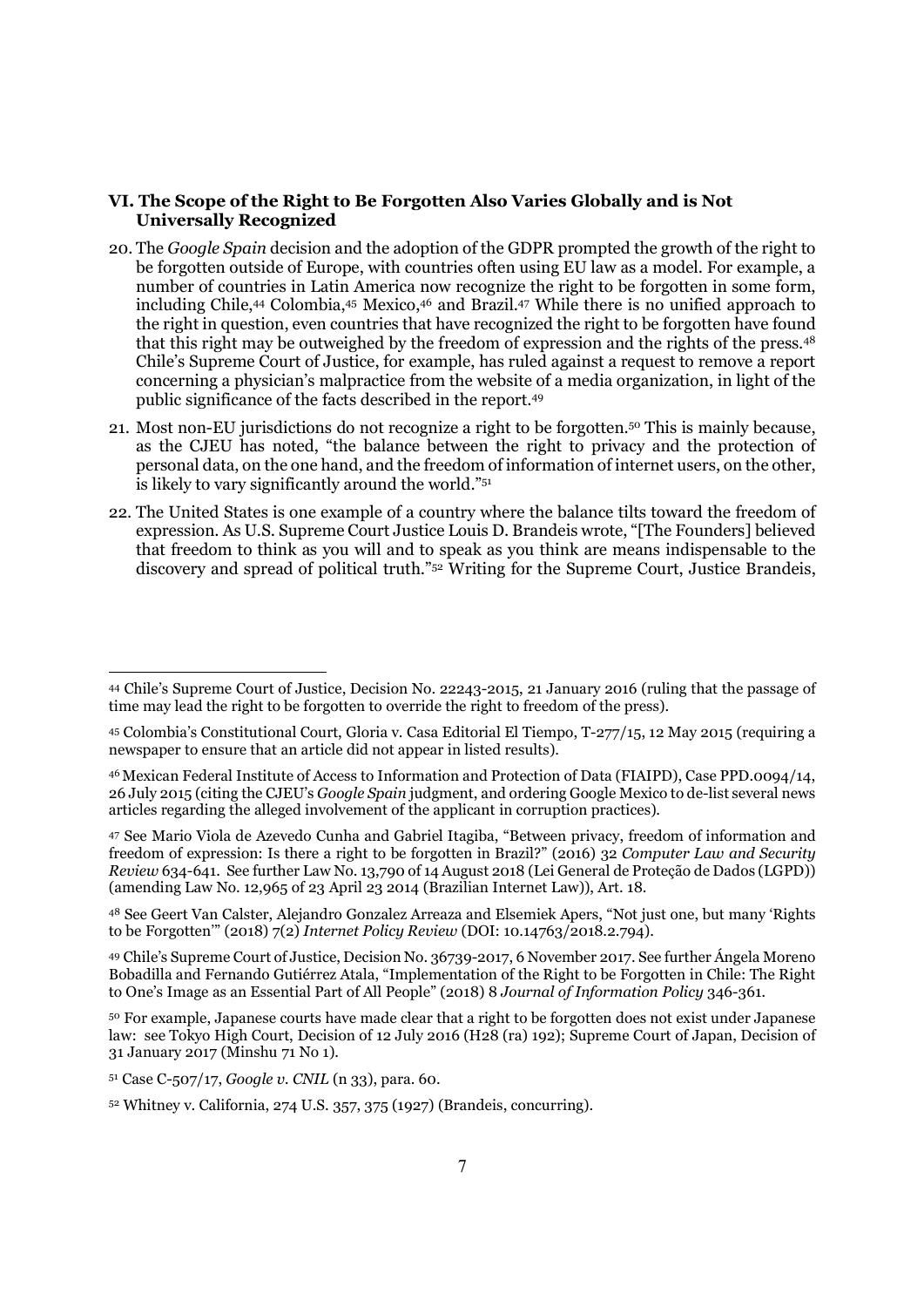who also helped define the right to privacy in the U.S.,<sup>53</sup> further stated that "the remedy [to falsehoods and fallacies] to be applied is more speech not enforced silence."<sup>54</sup>

- 23. The United States is unlikely ever to recognize the right to be forgotten as it exists in Europe, in large part because of its long history of protecting free expression from government intervention.55 The First Amendment of the U.S. Constitution broadly limits government interference into speech. For example, the government is prohibited from interfering when publishers release information that is truthful, lawfully obtained, and about a matter of public significance, as long as there is no state interest of "the highest order."56 The U.S. Supreme Court has recognized that "these cases present a conflict between interests of the highest order[, namely] on the one hand, the interest in the full and free dissemination of information concerning public issues, and, on the other hand, the interest in individual privacy and, more specifically, in fostering private speech[,]" and concluded that "privacy concerns give way when balanced against the interest in publishing matters of public importance."<sup>57</sup>
- 24. Consistent with this emphasis on matters of public importance, the First Amendment also protects the right of publishers to publish information that may invade an individual's privacy interests, as long as that information is obtained from public records.58 According to the Supreme Court, the privacy interests of the individual are diminished when information is already included in a public record, particularly in light of "the public interest in a vigorous press" and the risk of "timidity and self-censorship by the media" otherwise.<sup>59</sup>
- 25. Although the First Amendment limits the government's ability to restrict speech, individuals may seek to vindicate their privacy rights against private actors under the common law. For example, U.S. law generally holds publishers liable in tort if they make a public disclosure of a private fact, the publication of which would be highly offensive to a reasonable person, and if there is no legitimate public interest in the disclosure.<sup>60</sup> When the disclosure involves newsworthy facts, the public interest in access to information generally outweighs the invasion of privacy.61 The law in some U.S. states also recognizes an individual right of

<sup>53</sup> Samuel D. Warren and Louis D. Brandeis, 'The Right to Privacy' (1890) 4 Harv. L. Rev. 193 (containing the first implicit declaration of a U.S. right to privacy); Olmstead v. United States 277 U.S. 438, 478 (1928) (Brandeis, diss.) (conceptualizing the right to privacy as "the right to be let alone").

<sup>54</sup> Whitney v. California, 274 U.S. at 377.

<sup>55</sup> Miami Herald Publishing Co. v. Tornillo, 418 U.S. 241, 258 (1974) (finding a state-mandated right of reply unconstitutional and noting that the First Amendment protects publishers from government "intrusion into the function of editors").

<sup>56</sup> Smith v. Daily Mail Pub. Co., 443 U.S. 97, 103-04 (1979).

<sup>57</sup> Bartnicki v. Vopper, 532 U.S. 514, 518, 533-34 (2001).

<sup>58</sup> Cox Broadcasting Corp. v. Cohn, 420 U.S. 469, 495-97 (holding that the First Amendment creates a privilege to publish matters contained in court records, even if publication would offend the sensibilities of a reasonable person); Florida Star v. B.J.F. 491 U.S. 524, 532 (1989) (extending this First Amendment privilege to a newspaper which published a rape victim's name that it obtained from a police report).

<sup>59</sup> Cox Broadcasting Corp. v. Cohn, 420 U.S. 469, 491-92, 495-97.

<sup>60</sup> Restatement of the Law, Second, Torts § 652(D) (American Law Institute 1977).

<sup>61</sup> Haynes v. Alfred A. Knopf 8 F.3d 1222, 1229-1235 (7th Cir. 1993) (dismissing plaintiff's claim that a book detailing his family life, which was published without his permission, invaded his right to privacy because the substantial public interest in access to the information outweighed the invasion of plaintiff's privacy).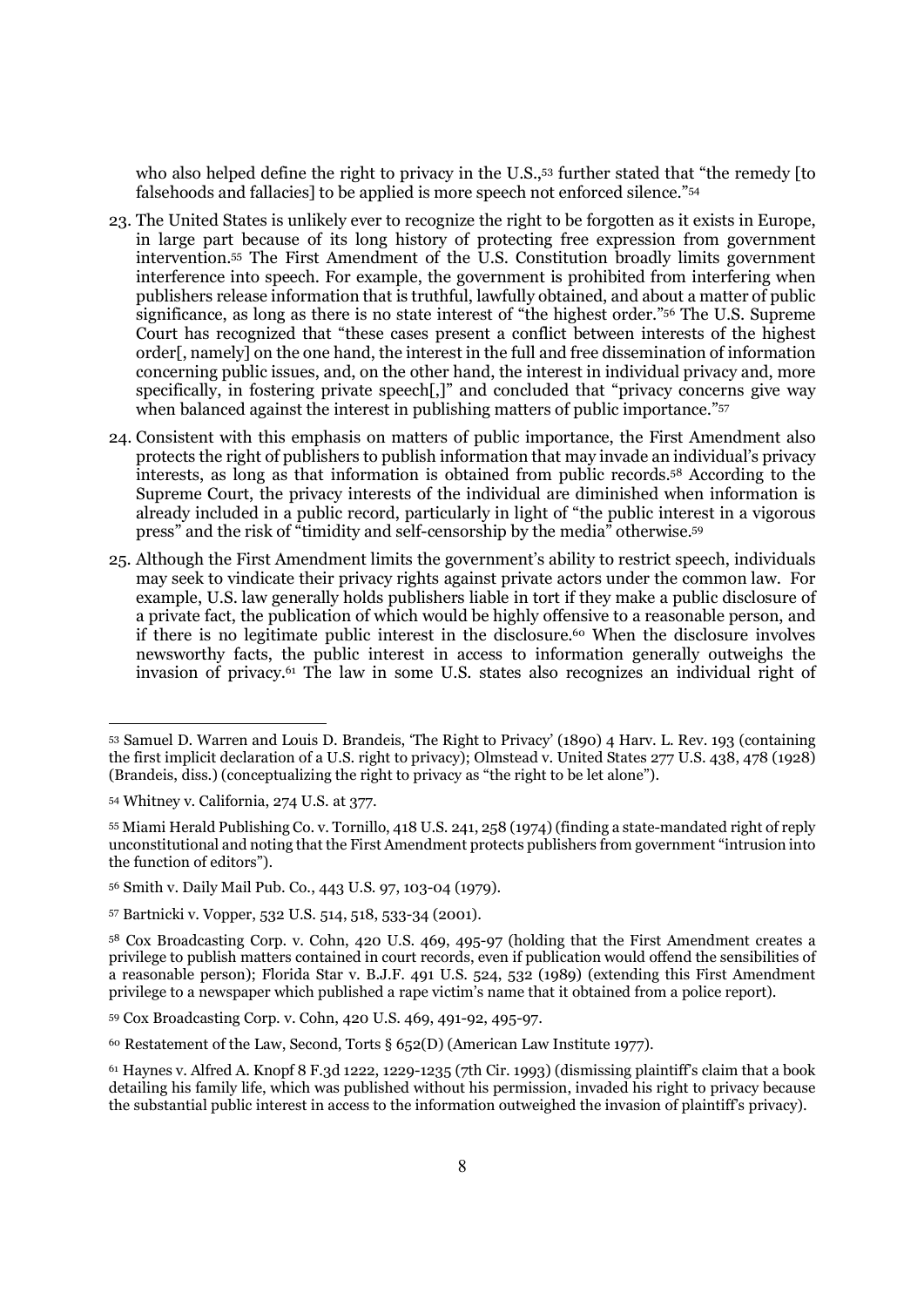publicity, or "the interest of the individual in the exclusive use of his own identity."<sup>62</sup> Publishers may be held liable in tort for the use of an individual's name or likeness for commercial purposes without his or her consent.63 However, publishers are shielded from liability where they use an individual's name or likeness "in connection with any news, public affairs, or sports broadcast or account."<sup>64</sup>

- 26. The closest analogy in the U.S. to the concept of the "right to be forgotten" in the EU may be the right to delete personal information provided in the California Consumer Privacy Act (CCPA). The CCPA right applies, however, only when information is obtained "from" the consumer, and businesses are exempt from the obligation to comply with a consumer's request if the information is necessary to "[e]xercise free speech, ensure the right of another consumer to exercise his or her right of free speech, or exercise another right provided for by  $law.$ "65
- 27. The United States also recognizes a privacy interest in its government transparency statute. The Freedom of Information Act (FOIA) provides that the U.S. government shall release government records to the public at an organization's or individual's request, subject to enumerated statutory exemptions.<sup>66</sup> Under FOIA Exemptions 6 and  $7(C)$ , the government may refuse to make information in personnel, medical, and law enforcement records public when the information imposes an "unwarranted invasion of personal privacy."<sup>67</sup> Whether an invasion is "unwarranted" depends on a balancing of the public interest in access to information against the privacy interests of the individual.<sup>68</sup> U.S. courts have held, for example, that although information regarding non-judicial disciplinary proceedings is "generally not releasable" due to the individual's interest in keeping the proceedings confidential, such information should be disclosed under FOIA when "the facts leading to a nonjudicial punishment are particularly newsworthy."69 Although FOIA recognizes this privacy interest in the context of access to government records, it provides another example in which an individual right to privacy is outweighed where the public has an interest in information in order to engage in open and informed discourse.

<sup>65</sup> Cal. Civ. Code 1798.105(d)(4).

<sup>67</sup> Ibid.

<sup>62</sup> Restatement of the Law, Second, Torts § 652(c) (American Law Institute 1977); see also Zacchini v. Scripps-Howard Broadcasting Co. 433 U.S. 562, 575 (1977) (holding that First Amendment does not immunize publishers from damages for infringement of the right to publicity).

<sup>63</sup> Restatement of the Law, Second, Torts § 652(c) (American Law Institute 1977).

<sup>64</sup> New Kids on the Block v. News America Pub., Inc. 971 F.2d 302, 309 (9th Cir 1992); see also Hoffman v. Capital Cities/ABC, Inc., 255 F.3d 1180, 1185-86 (9th Cir. 2001) (denying recovery to plaintiff Dustin Hoffman for the use of his image in the noncommercial speech context of a magazine).

<sup>66</sup> 5 U.S.C. § 552(b)(6), (7)(C) (2006), amended by OPEN Government Act of 2007, Pub. L. No. 110-175, 121 Stat. 2524.

<sup>68</sup> U.S. Dep't of Justice v. Reporters Comm. for Freedom of Press, 489 U.S. 749, 763-67, 776 (1989) (holding that disclosure of information on FBI rap sheet, which was public but not easily available, to third party was an "unwarranted invasion of personal privacy" prohibited by Exemption  $7(c)$ ).

<sup>69</sup> Chang v. Dep't of Navy, 314 F. Supp. 2d 35, 43-44 (D.D.C. 2004) (holding that while information regarding non-judicial disciplinary proceedings is "generally not releasable" due to the individual's interest in keeping the proceedings confidential," such information should be disclosed under FOIA when "the facts leading to a nonjudicial punishment are particularly newsworthy").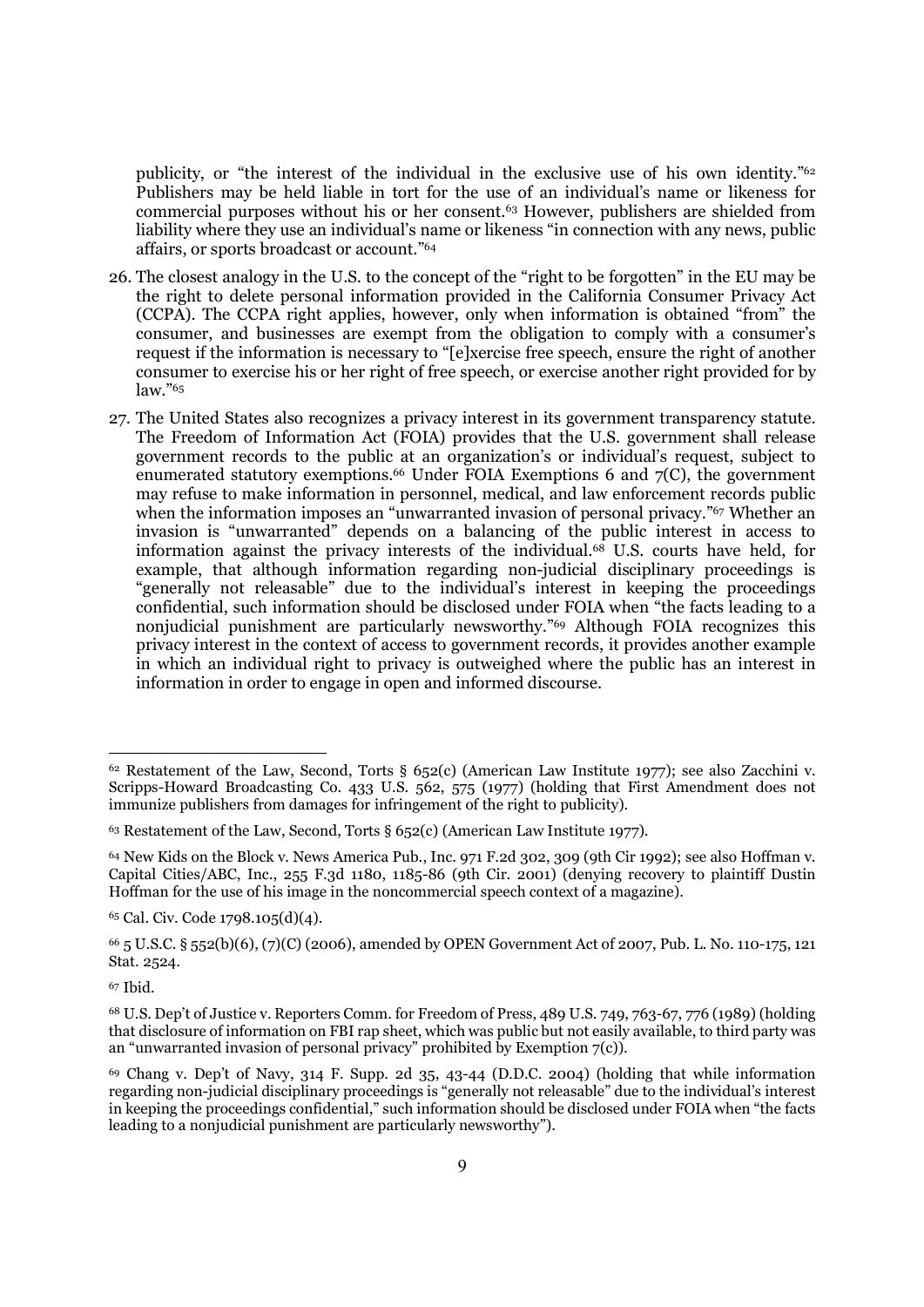#### VII. Conclusion

28. A broad application of the right to be forgotten that would force newspapers to regularly and frequently delete articles from their digital archives would encroach on the core of the right to freedom of expression guaranteed by Article 10 of the Convention. This is all the more so if, like in the present case, the articles to be deleted concern facts that are still sub judice when the deletion request is made, and failure to delete them may result in sanctions being imposed on the press, which are capable of discouraging it from reporting on matters of legitimate public concern. In the conflict between Article 10 and Article 8 that these cases represent, we submit that a clear rule favoring free expression in cases in which news publishers would otherwise be required to delete articles from archives or publications is warranted by the decisions of the Court. Such a clear rule would be valuable to the national courts of the Contracting Parties and would preserve the interests this Court has established over decades of adjudicating cases involving freedom of expression.

Respectfully submitted on behalf of the Interveners,

Bruce D. Brown Executive Director Reporters Committee for Freedom of the Press 1156 15th St. N.W., Suite 1020 Washington, D.C. 20005 Tel: +1 202 795 93 00 bbrown@rcfp.org

Kurt Wimmer Diana Lee Attorneys at law – Covington & Burling LLP 850 10th Street N.W. Washington, D.C. 20001 Tel: +1 202 662 5278 kwimmer@cov.com dlee@cov.com Counsel for the Reporters Committee for Freedom of the Press

Luca Tosoni Avvocato – Covington & Burling LLP Bolwerklaan 21 Avenue du Boulevard B-1210 Brussels Tel: +32 2 549 5230 ltosoni@cov.com Counsel for the Reporters Committee for Freedom of the Press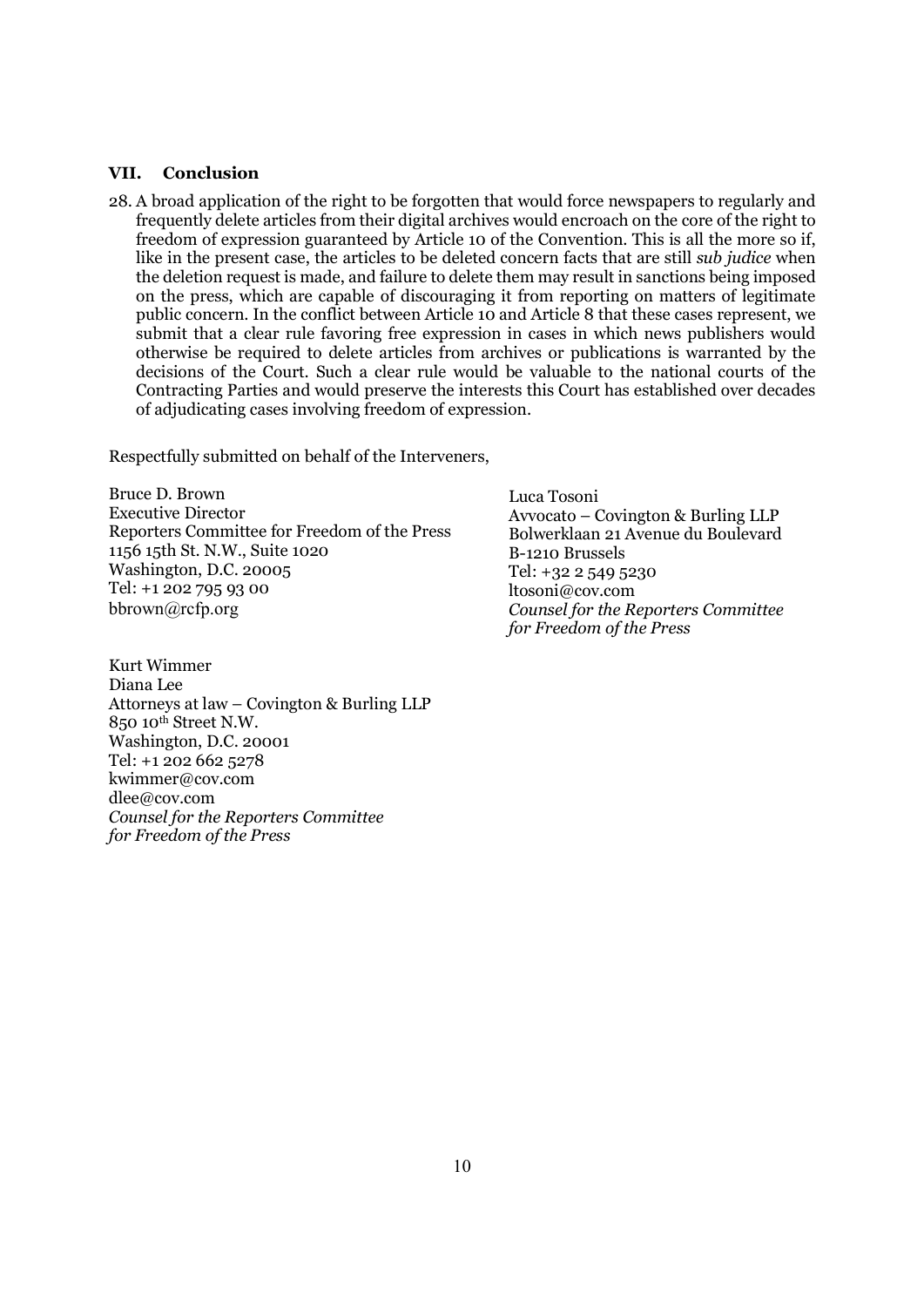## APPENDIX

#### ALM Media, LLC

ALM Media, LLC publishes over 30 national and regional magazines and newspapers, including The American Lawyer, The National Law Journal, New York Law Journal and Corporate Counsel, as well as the website Law.com. Many of ALM Media's publications have long histories reporting on legal issues and serving their local legal communities. ALM Media's The Recorder, for example, has been published in northern California since 1877; New York Law Journal was begun a few years later, in 1888. ALM Media's publications have won numerous awards for their coverage of critical national and local legal stories, including many stories that have been later picked up by other national media.

#### The Associated Press

The Associated Press ("AP") is a news cooperative organized under the Not-for-Profit Corporation Law of New York. The AP's members and subscribers include newspapers, magazines, broadcasters, cable news services and Internet content providers. The AP operates from 280 locations in more than 100 countries. On any given day, AP's content can reach more than half of the world's population.

#### Atlantic Media, Inc.

Atlantic Media, Inc. is a privately held, integrated media company that publishes The Atlantic, National Journal, and Government Executive. These award-winning titles address topics in national and international affairs, business, culture, technology and related areas, as well as cover political and public policy issues at federal, state and local levels in the U.S. The Atlantic was founded in 1857 by Oliver Wendell Holmes, Ralph Waldo Emerson, Henry Wadsworth Longfellow and others.

#### Bloomberg L.P.

Bloomberg's newsroom of more than 2,300 journalists delivers thousands of stories a day to Bloomberg Terminal subscribers, producing content that is featured across multiple platforms, including digital, TV, radio, print and live events. In Europe, the Middle East and Africa alone, Bloomberg News's operations are comprised of hundreds of journalists in more than 50 cities, including Milan and Rome.

#### Boston Globe Media Partners, LLC

Boston Globe Media Partners, LLC publishes The Boston Globe, the largest daily newspaper in New England.

#### BuzzFeed, Inc.

BuzzFeed is an independent digital media company which leverages data and innovation to reach hundreds of millions of people globally.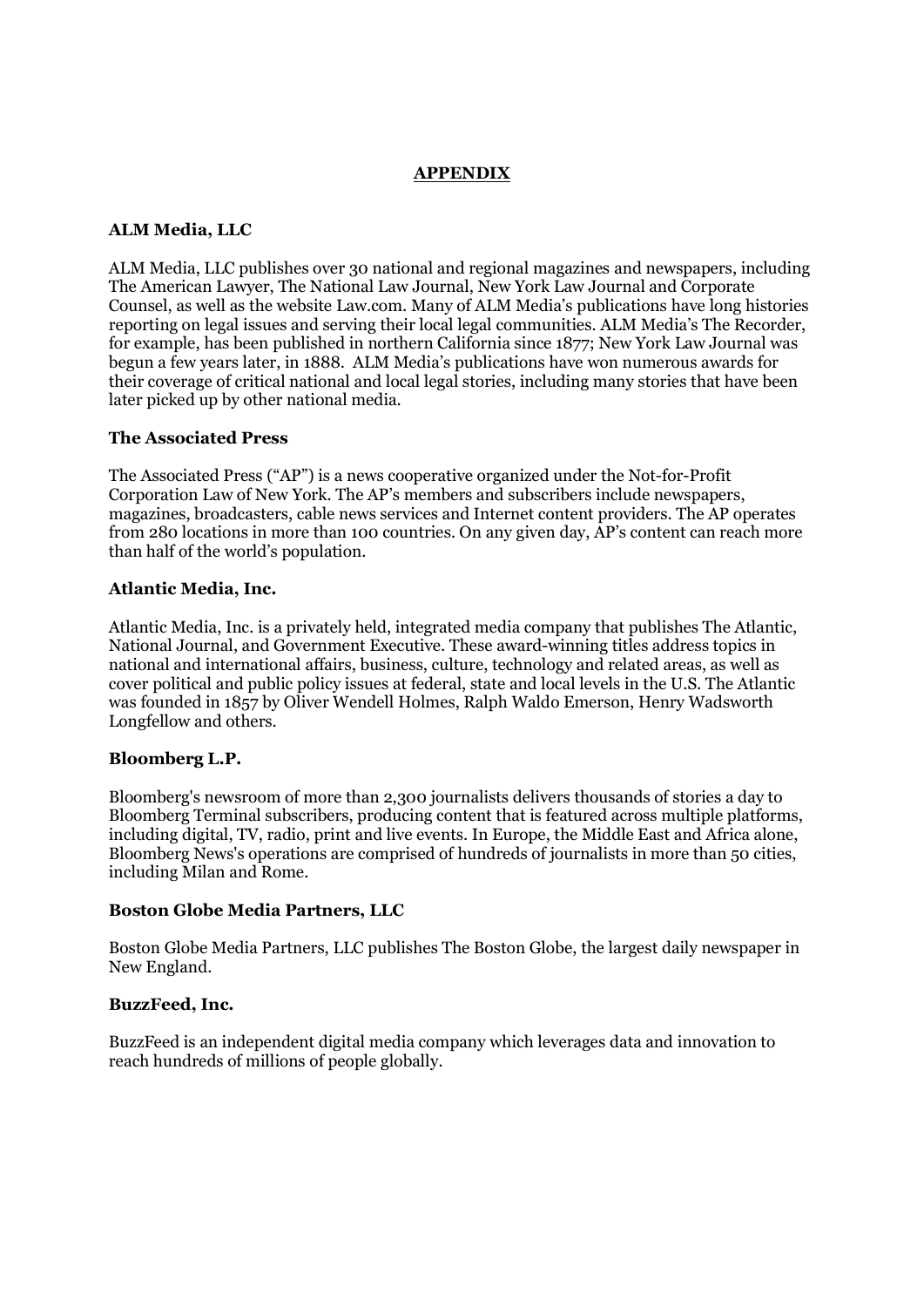#### Committee to Protect Journalists

The Committee to Protect Journalists ("CPJ") is an independent, nonprofit organization that promotes press freedom worldwide. We defend the right of journalists to report the news without fear of reprisal. CPJ is made up of about 40 experts around the world, with headquarters in New York City. A board of prominent journalists from around the world helps guide CPJ's activities.

## Dow Jones & Company, Inc.

Dow Jones & Company is the world's leading provider of news and business information. Through The Wall Street Journal, Barron's, MarketWatch, Dow Jones Newswires, and its other publications, Dow Jones has produced journalism of unrivaled quality for more than 130 years and today has one of the world's largest newsgathering operations. Dow Jones's professional information services, including the Factiva news database and Dow Jones Risk & Compliance, ensure that businesses worldwide have the data and facts they need to make intelligent decisions. Dow Jones is a News Corp company.

#### The E.W. Scripps Company

The E.W. Scripps Company serves audiences and businesses through local television, with 60 television stations in 42 markets. cripps also owns Newsy, the next-generation national news network; podcast industry leader Stitcher; national broadcast networks Bounce, Grit, Escape, Laff and Court TV; and Triton, the global leader in digital audio technology and measurement services. Scripps serves as the long-time steward of the nation's largest, most successful and longest-running educational program, the Scripps National Spelling Bee.

#### Gannett Co., Inc.

Gannett Co., Inc. is the largest local newspaper company in the United States. Its 260 local daily brands in 46 states and Guam—together with its iconic publication USA TODAY—reach an estimated digital audience of 140 million each month. Gannett's subsidiary, Newsquest Media Group, is among the largest regional news publishers in the United Kingdom and has a portfolio of more than 165 news brands plus more than 40 magazines online and in print. With an online audience of almost 30 million users a month and six million readers a week in print, Newsquest content is read by a substantial proportion of the UK population.

#### International Documentary Association

The International Documentary Association ("IDA") is dedicated to building and serving the needs of a thriving documentary culture Through its programs, the IDA provides resources, creates community, and defends rights and freedoms for documentary artists, activists, and journalists.

## Los Angeles Times Communications, LLC

Los Angeles Times Communications LLC and The San Diego Union-Tribune, LLC are two of the largest daily newspapers in the United States. Their popular news and information websites, www.latimes.com and www.sduniontribune.com, attract audiences throughout California and across the U.S.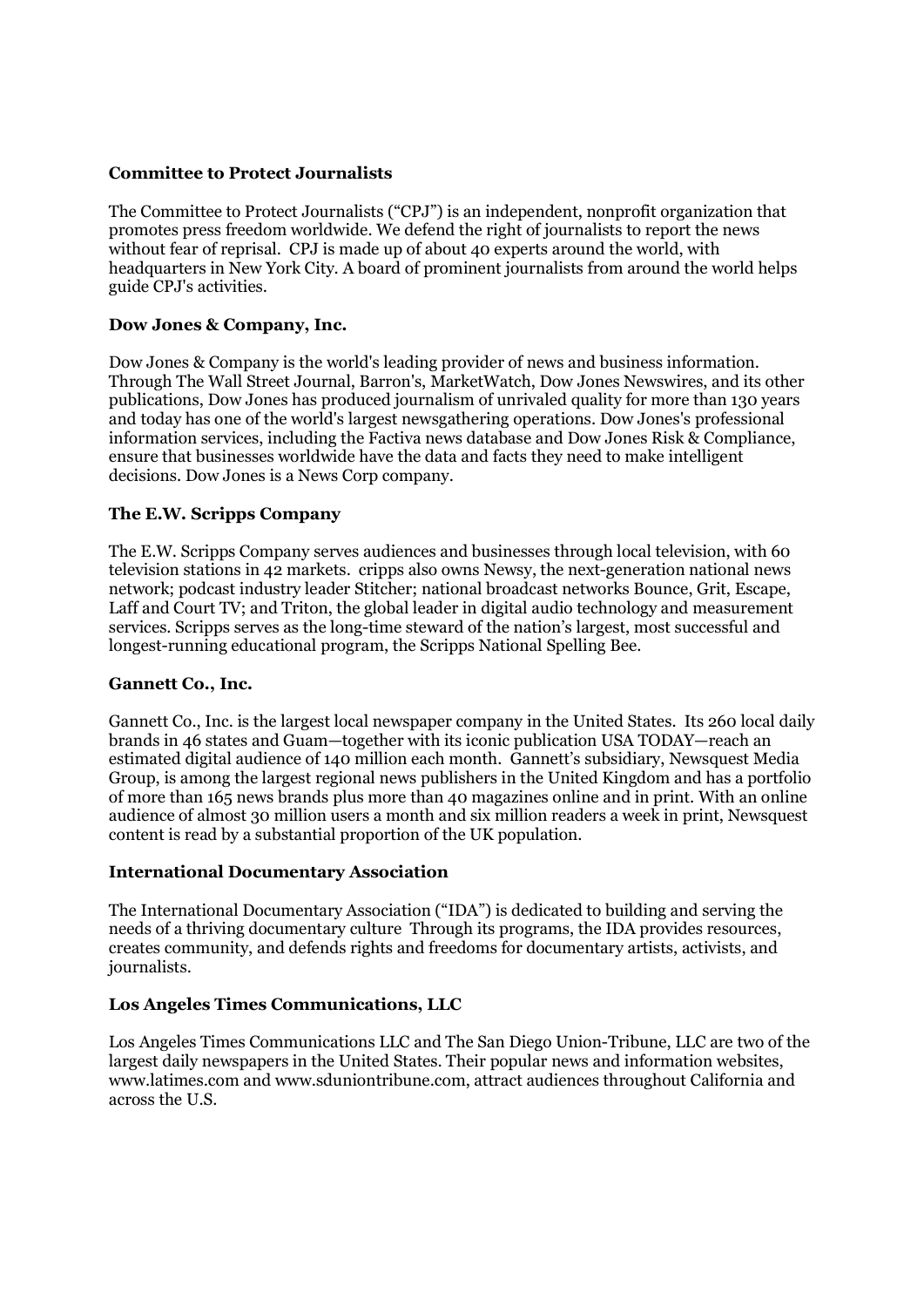## The Media Institute

The Media Institute is a nonprofit foundation specializing in communications policy issues founded in 1979. The Media Institute exists to foster three goals: freedom of speech, a competitive media and communications industry, and excellence in journalism. Its program agenda encompasses all sectors of the media, from print and broadcast outlets to cable, satellite, and online services.

# Media Law Resource Center, Inc.

Media Law Resource Center, Inc. ("MLRC") is a non-profit professional association for content providers in all media, and for their defense lawyers, providing a wide range of resources on media and content law, as well as policy issues. These include news and analysis of legal, legislative and regulatory developments; litigation resources and practice guides; and national and international media law conferences and meetings. The MLRC also works with its membership to respond to legislative and policy proposals, and speaks to the press and public on media law and First Amendment issues. It counts as members over 125 media companies, including newspaper, magazine and book publishers, TV and radio broadcasters, and digital platforms, and over 200 law firms working in the media law field. The MLRC was founded in 1980 by leading American publishers and broadcasters to assist in defending and protecting free press rights under the First Amendment.

# MPA — The Association of Magazine Media

MPA — The Association of Magazine Media ("MPA") is the industry association for magazine media publishers. The MPA, established in 1919, represents the interests of close to 100 magazine media companies with more than 500 individual magazine brands. MPA's membership creates professionally researched and edited content across all print and digital media on topics that include news, culture, sports, lifestyle and virtually every other interest, avocation or pastime enjoyed by Americans. The MPA has a long history of advocating on First Amendment issues.

## National Press Photographers Association

The National Press Photographers Association ("NPPA") is a 501(c)(6) non-profit organization dedicated to the advancement of visual journalism in its creation, editing and distribution. NPPA's members include television and still photographers, editors, students and representatives of businesses that serve the visual journalism industry. Since its founding in 1946, the NPPA has vigorously promoted the constitutional rights of journalists as well as freedom of the press in all its forms, especially as it relates to visual journalism. The submission of this application was duly authorized by Mickey H. Osterreicher, its General Counsel.

## The News Leaders Association

The News Leaders Association was formed via the merger of the American Society of News Editors and the Associated Press Media Editors in September 2019. It aims to foster and develop the highest standards of trustworthy, truth-seeking journalism; to advocate for open, honest and transparent government; to fight for free speech and an independent press; and to nurture the next generation of news leaders committed to spreading knowledge that informs democracy.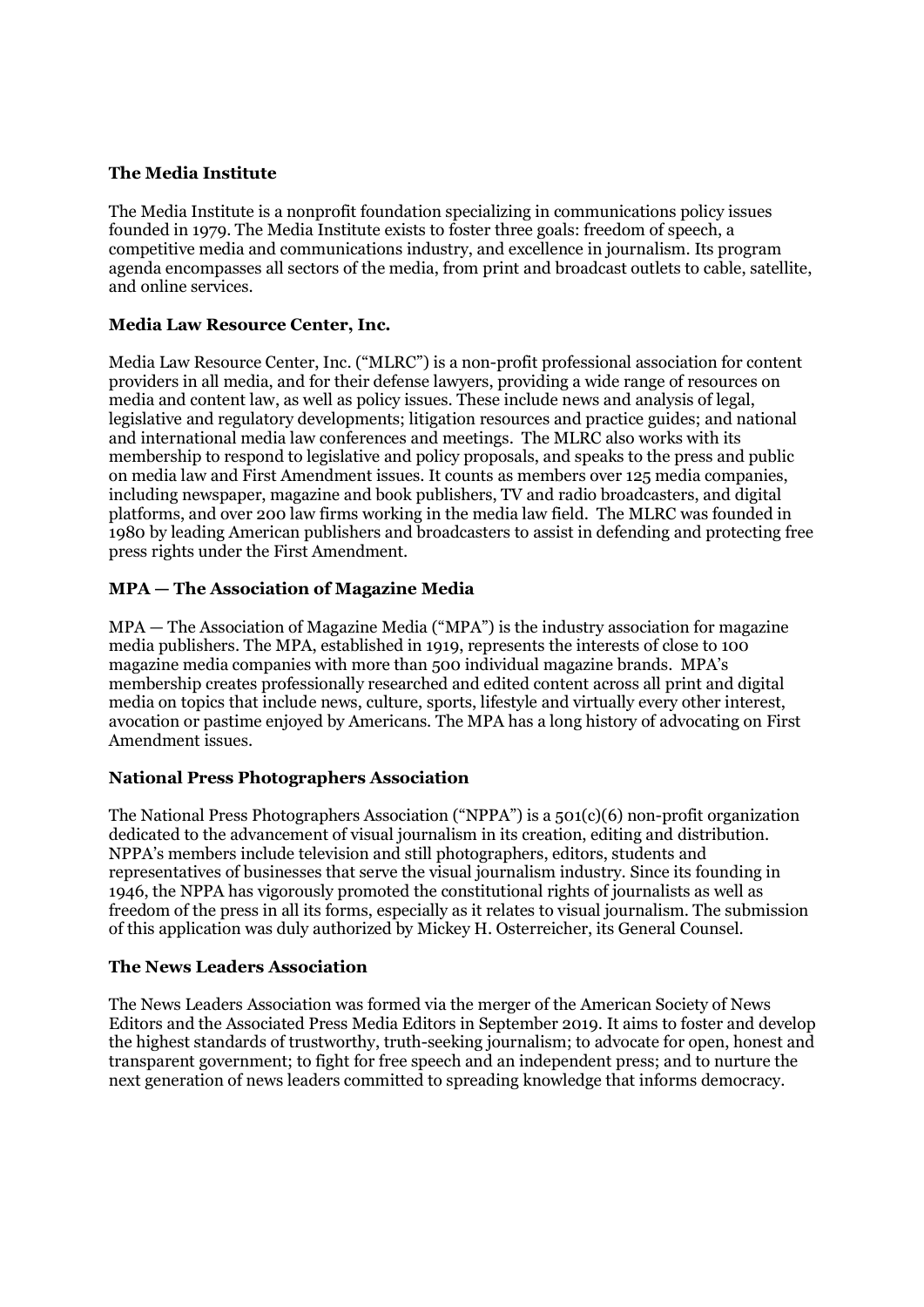#### The New Yorker

The New Yorker is an award-winning magazine of general interest, published weekly in print, digital, and online. Its writers regularly use information provided by sources, confidential and non-confidential, to report on matters of state, national, and international importance.

## The New York Times Company

The New York Times Company is the publisher of The New York Times and The International Times, and operates the news website nytimes.com.

## POLITICO, LLC

POLITICO is a global news and information company at the intersection of politics and policy. Since its launch in 2007, POLITICO has grown to nearly 300 reporters, editors and producers. It distributes 30,000 copies of its Washington newspaper on each publishing day and attracts an influential global audience of more than 35 million monthly unique visitors across its various platforms.

## Radio Television Digital News Association

Radio Television Digital News Association ("RTDNA") is the world's largest and only professional organization devoted exclusively to electronic journalism. RTDNA is made up of news directors, news associates, educators and students in radio, television, cable and electronic media in more than 30 countries. RTDNA is committed to encouraging excellence in the electronic journalism industry and upholding First Amendment freedoms.

## Reuters News & Media, Inc.

Reuters, the world's largest international news agency, is a leading provider of real-time multimedia news and information services to newspapers, television and cable networks, radio stations and websites around the world. Through Reuters.com, affiliated websites and multiple online and mobile platforms, more than a billion professionals, news organizations and consumers rely on Reuters every day. Its text newswires provide newsrooms with source material and ready-to-publish news stories in nine languages and, through Reuters Pictures and Video, global video content and over 1,600 photographs a day covering international news, sports, entertainment, and business. In addition, Reuters publishes authoritative and unbiased market data and intelligence to business and finance consumers, including investment banking and private equity professionals.

## Reveal from The Center for Investigative Reporting

Reveal from The Center for Investigative Reporting, founded in 1977, is the nation's oldest nonprofit investigative newsroom. Reveal produces investigative journalism for its website https://www.revealnews.org/, the Reveal national public radio show and podcast, and various documentary projects. Reveal often works in collaboration with other newsrooms across the country.